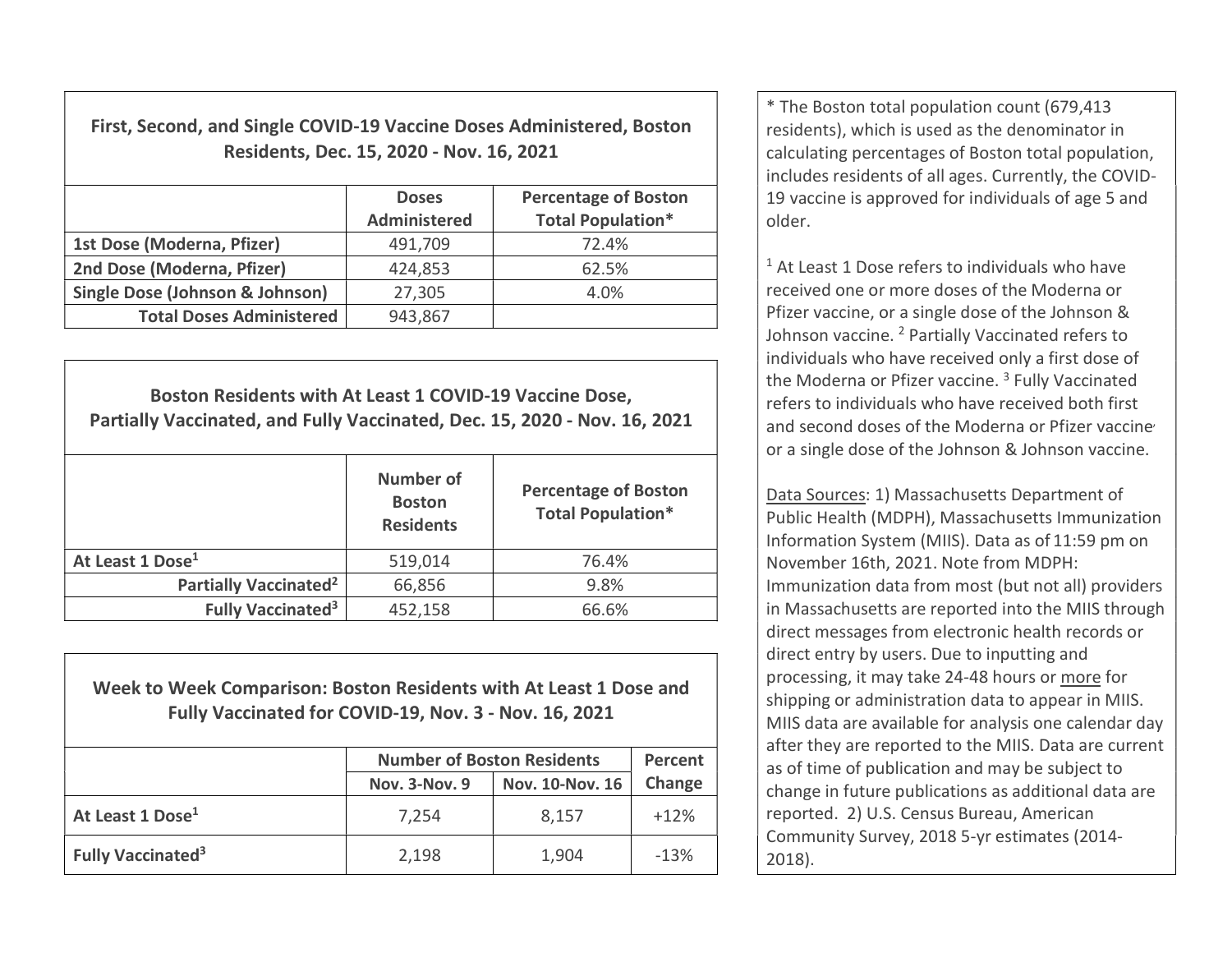

\* Total number of individuals receiving their initial dose in the 10-week period.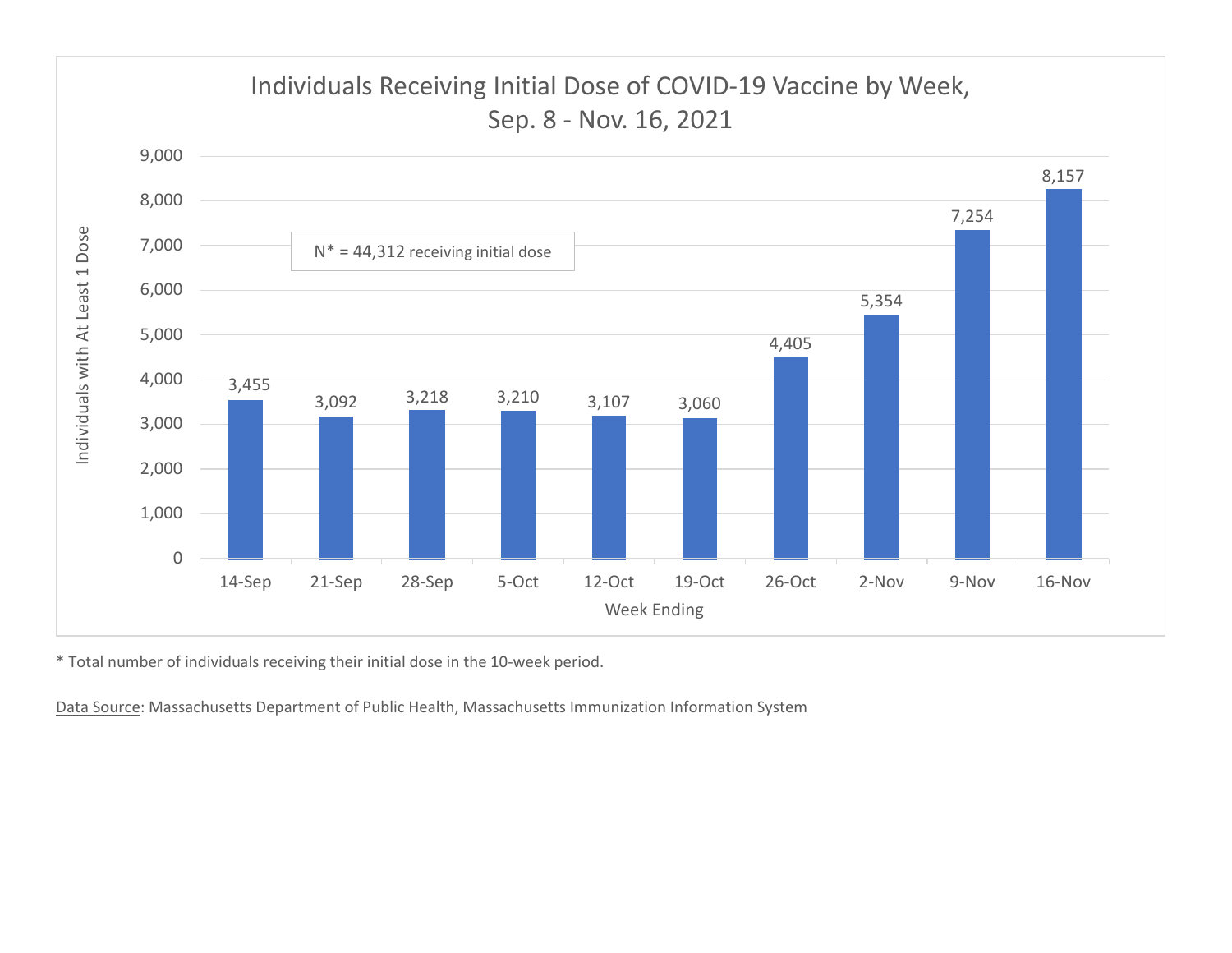

\* Total number of individuals receiving their final dose in the 10-week period.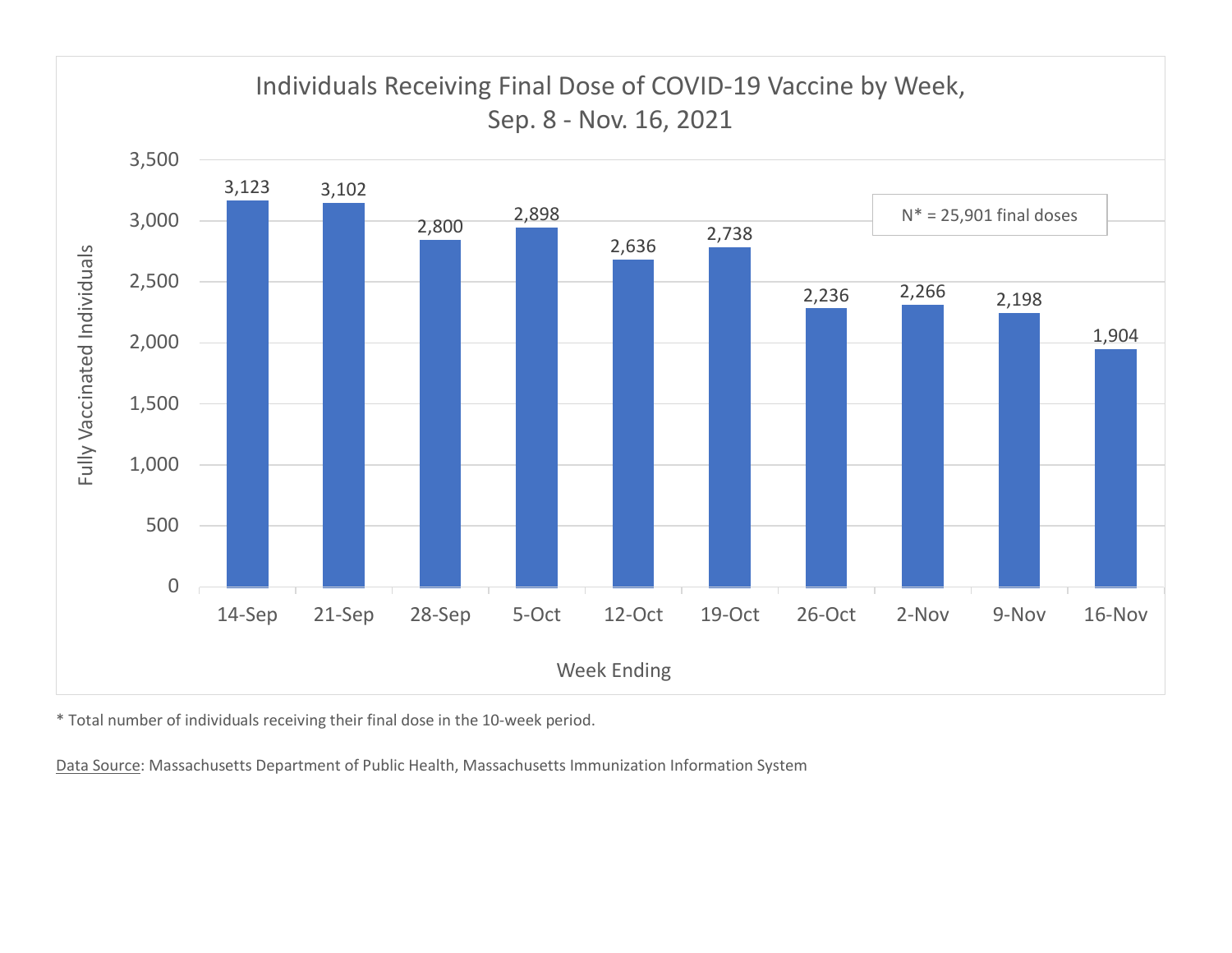

NOTE: Age groupings have been revised from previous versions of this report to incorporate newly eligible population of 5-11 year old children. Please contact research@bphc.org if you would like to request other data.

\* Varies from Total N of Individuals with At Least 1 Dose (519,014) due to missing age data for 5 individuals.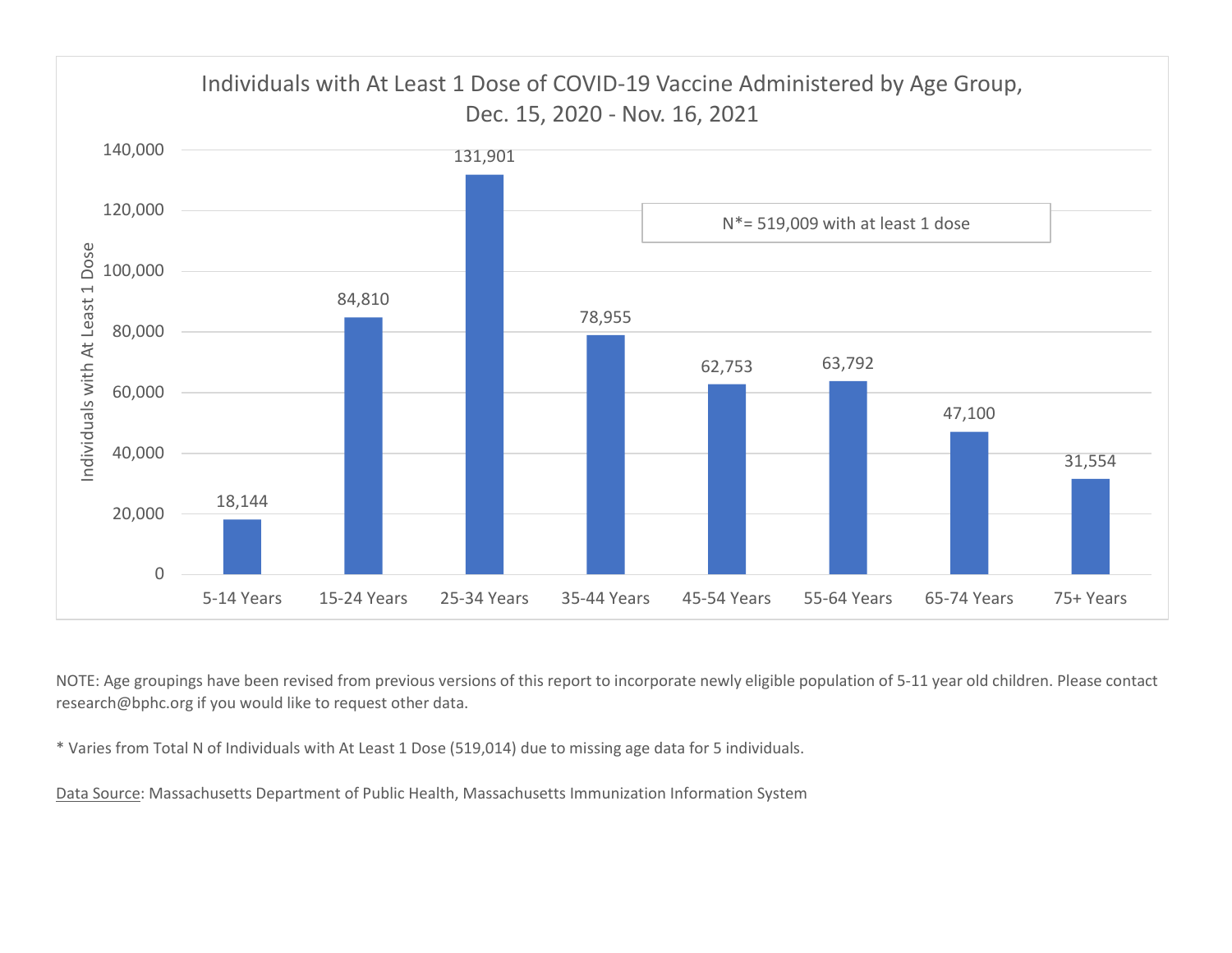

NOTE: Age groupings have been revised from previous versions of this report to incorporate newly eligible population of 5-11 year old children. Please contact research@bphc.org if you would like to request other data.

\* Varies from Total N of Individuals with At Least 1 Dose (519,014) due to missing age data for 5 individuals.

In accordance with CDC practices, BPHC has capped the percent of population coverage metrics at 99.9%. These metrics could be greater than 99.9% for multiple reasons, including census denominator data not including all individuals that currently reside in the county (e.g., part time residents) or potential data reporting errors. Estimates may change as new data are made available.

Percentage of overall Boston population with at least 1 dose = 76.4%.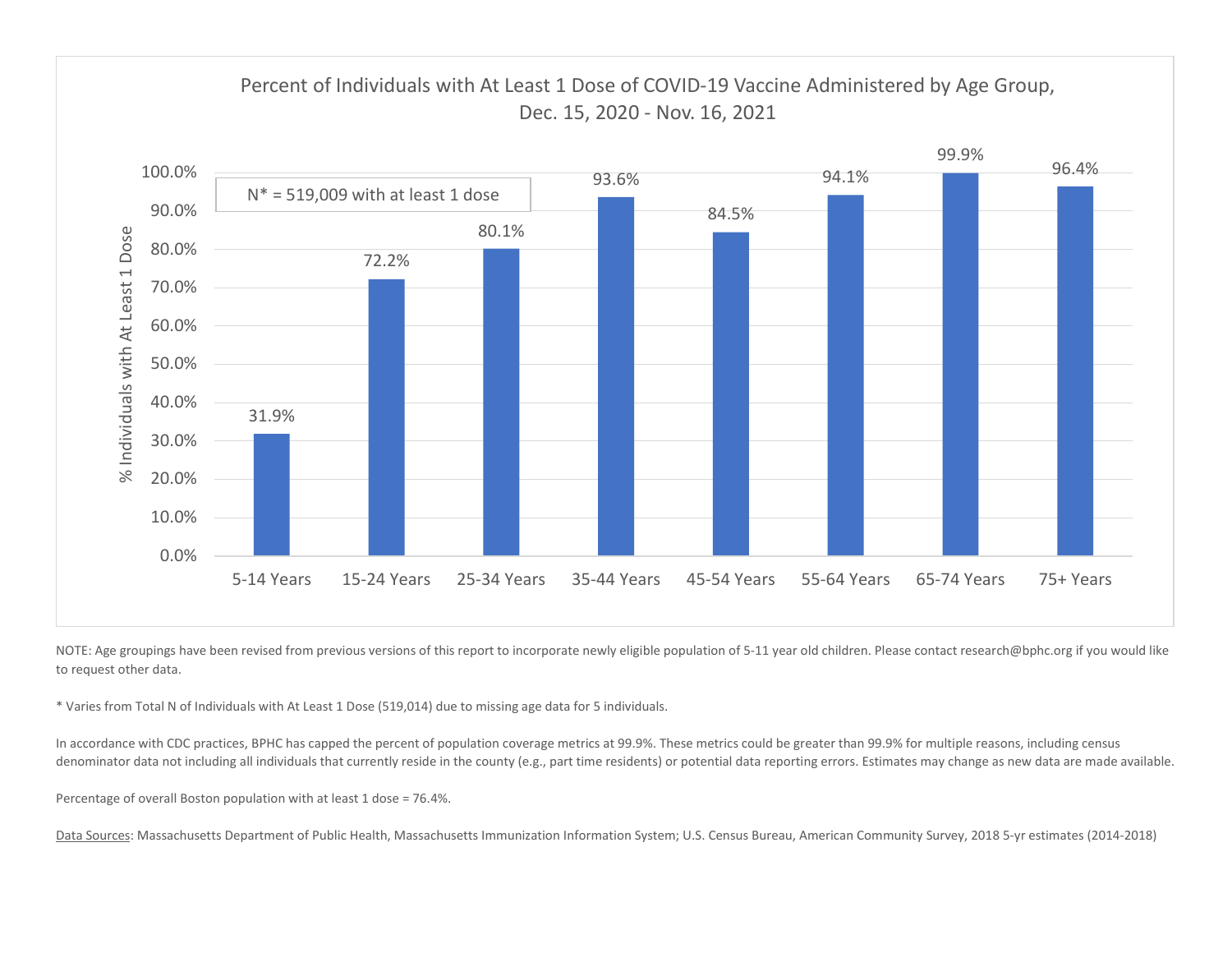

NOTE: Age groupings have been revised from previous versions of this report to incorporate newly eligible population of 5-11 year old children. Please contact research@bphc.org if you would like to request other data.

\* Varies from Total N of Fully Vaccinated Individuals (452,158) due to missing age data for 4 individuals.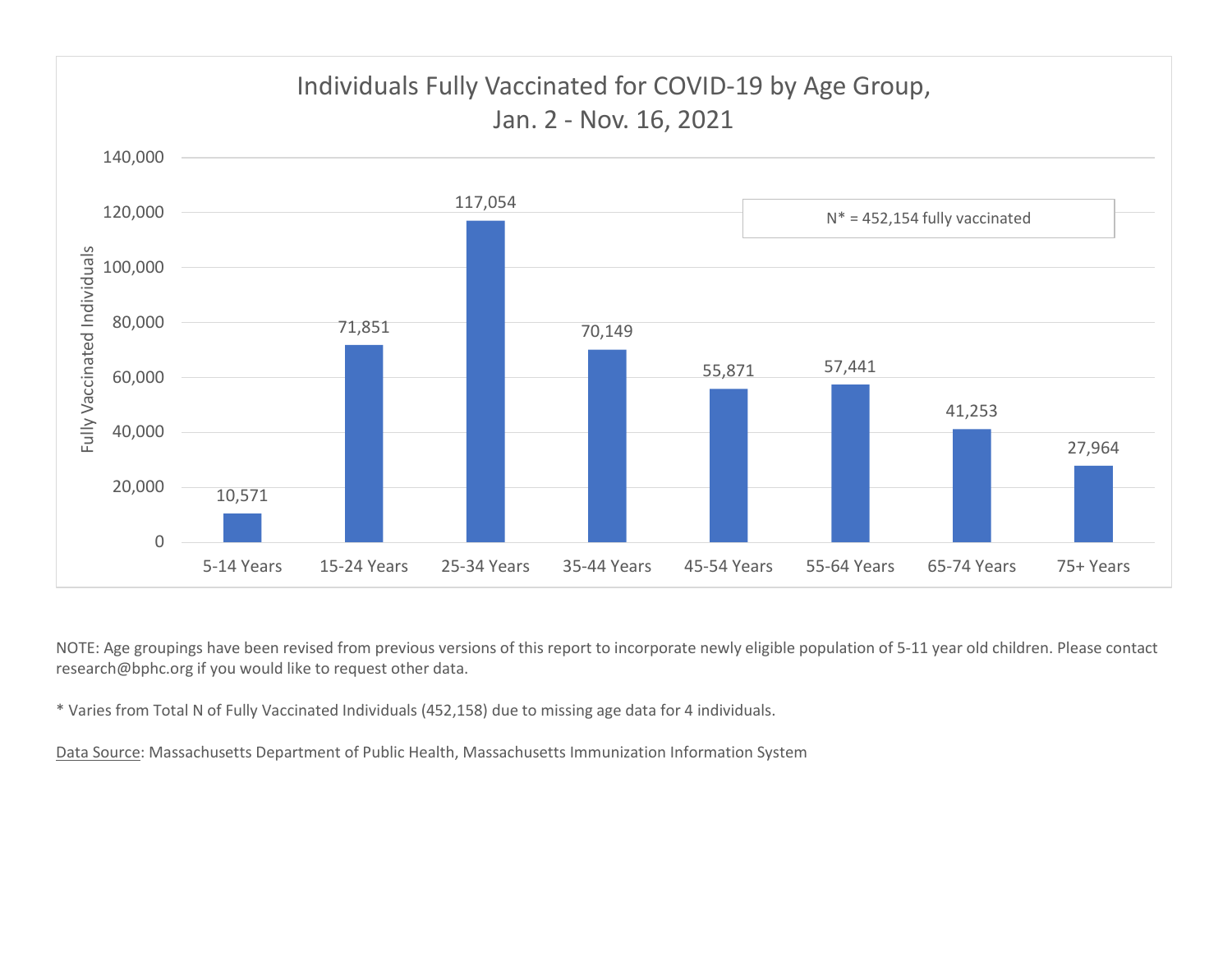

NOTE: Age groupings have been revised from previous versions of this report to incorporate newly eligible population of 5-11 year old children. Please contact research@bphc.org if you would like to request other data.

\* Varies from Total N of Fully Vaccinated Individuals (452,158) due to missing age data for 4 individuals.

Percentage of overall Boston population fully vaccinated = 66.6%.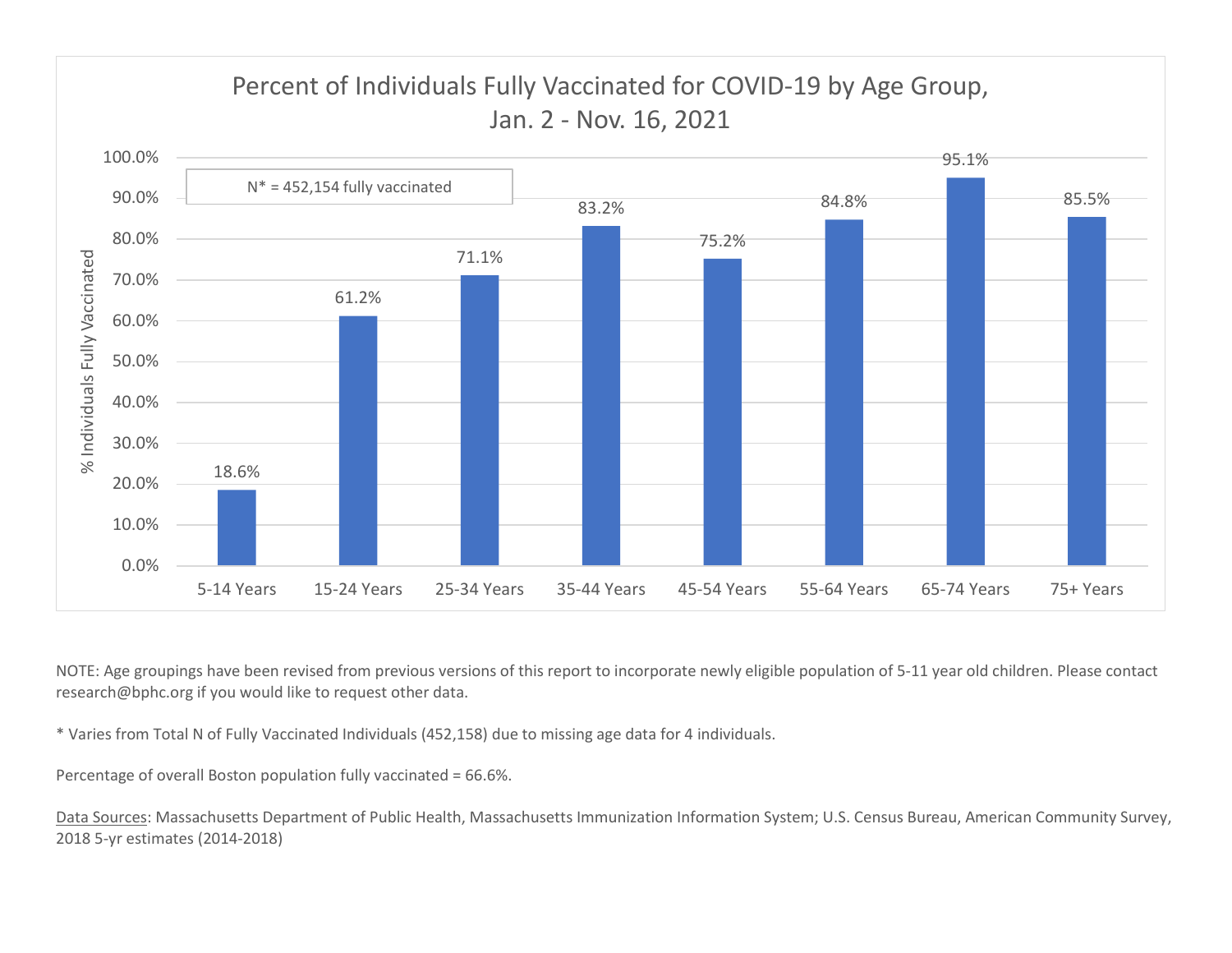## Individuals with At Least 1 Dose of COVID-19 Vaccine Administered by



Asian/PI = Asian, Native Hawaiian, and Pacific Islander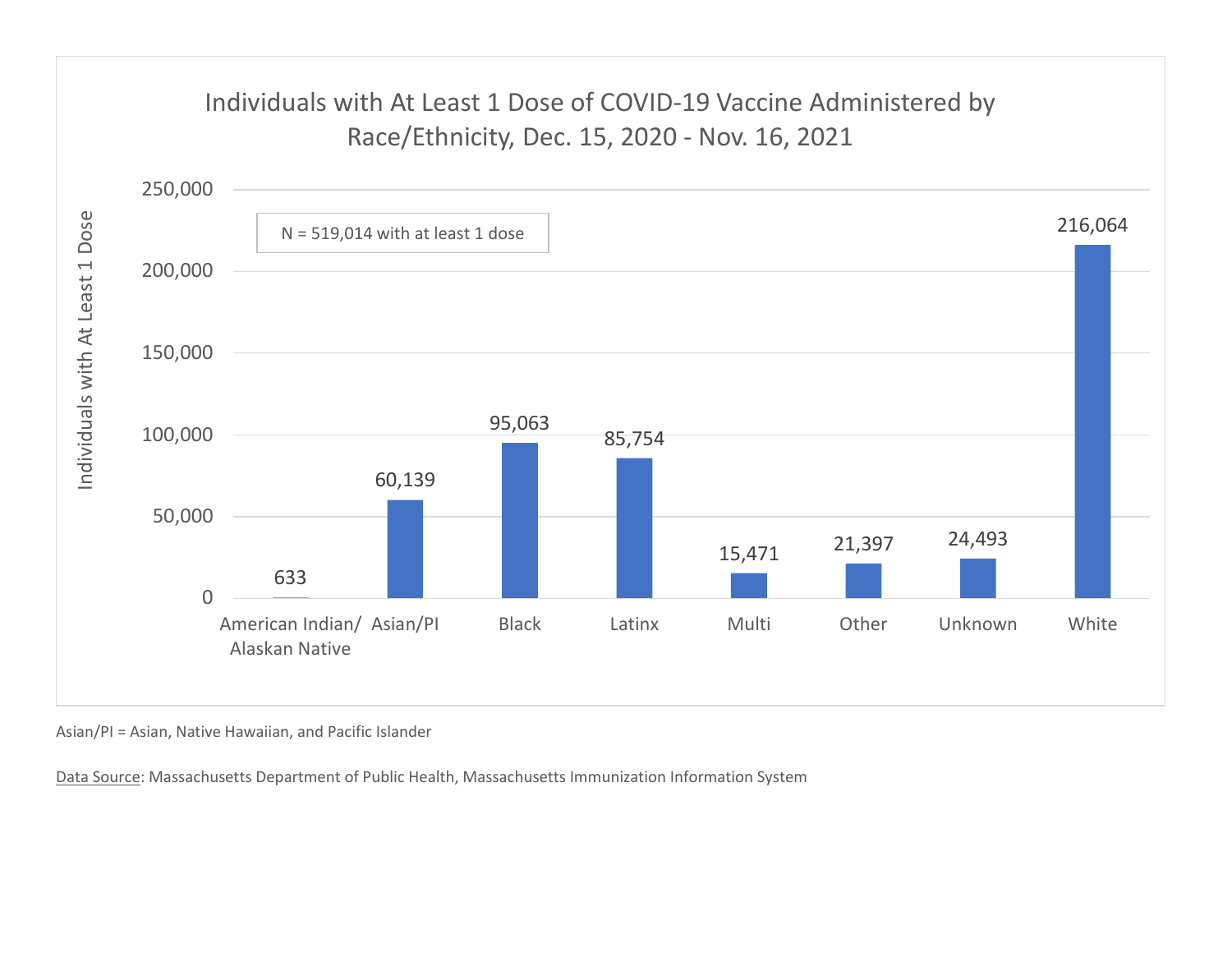

Asian/PI = Asian, Native Hawaiian, and Pacific Islander

\* Varies from Total N of Individuals with At Least 1 Dose (519,014) because data for residents who identify as Multiracial, Other, or Unknown are not included in this chart due to lack of comparable population data.

Percentage of overall Boston population with at least 1 dose = 76.4%.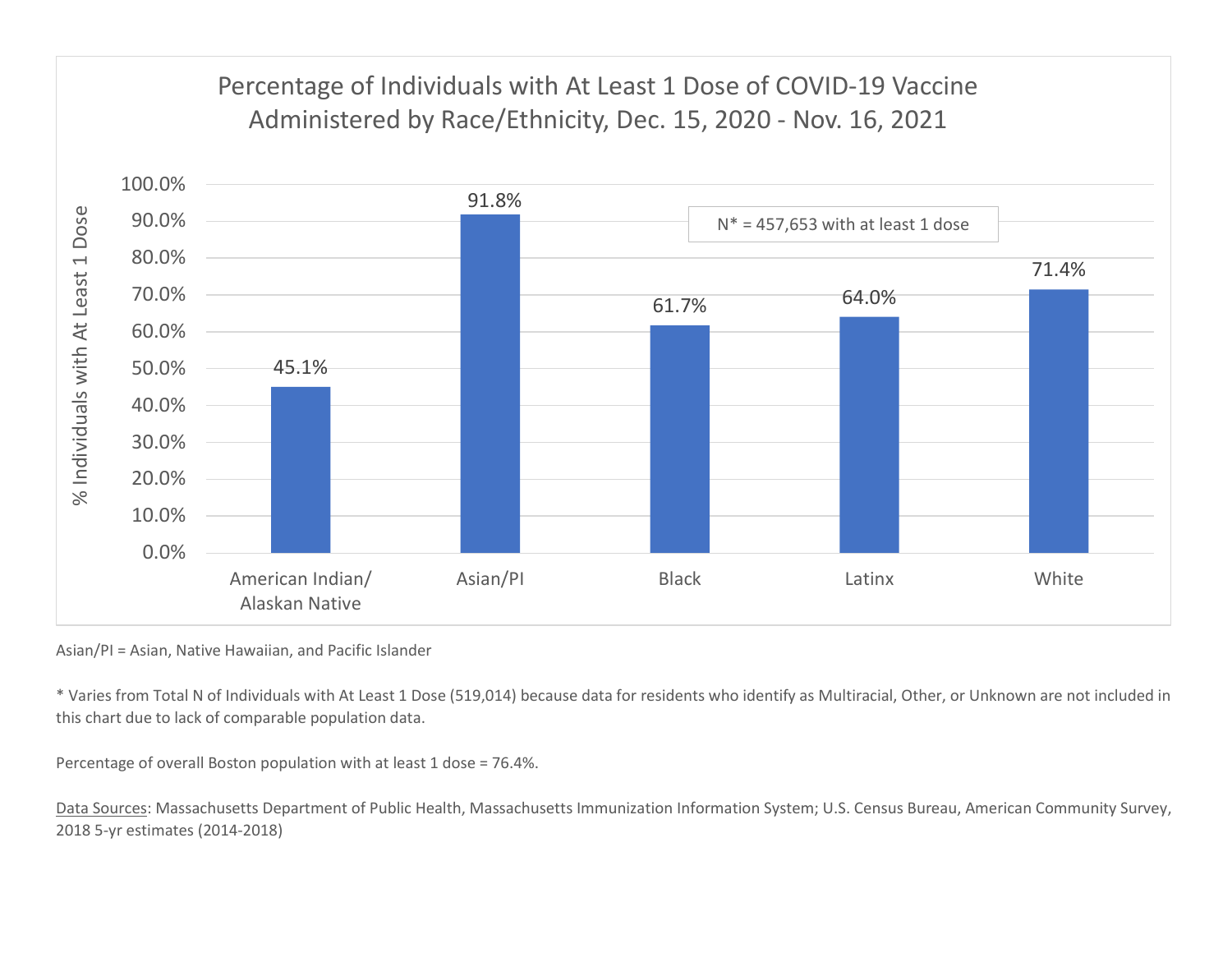

Asian/PI = Asian, Native Hawaiian, and Pacific Islander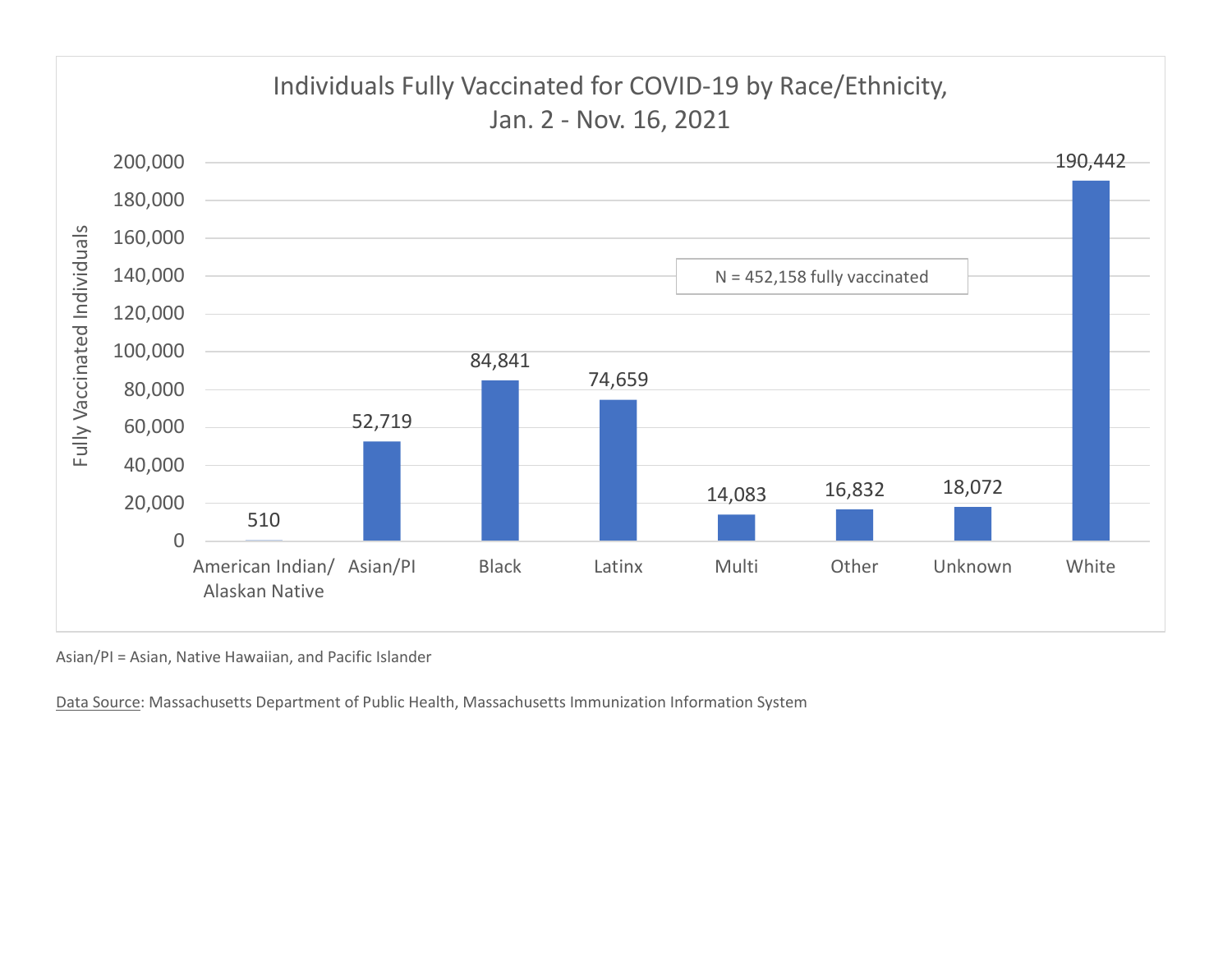

Asian/PI = Asian, Native Hawaiian, and Pacific Islander

\* Varies from Total N of Fully Vaccinated Individuals (452,158) because data for residents who identify as Multiracial, Other, or Unknown are not included in this chart due to lack of comparable population data.

Percentage of overall Boston population fully vaccinated = 66.6%.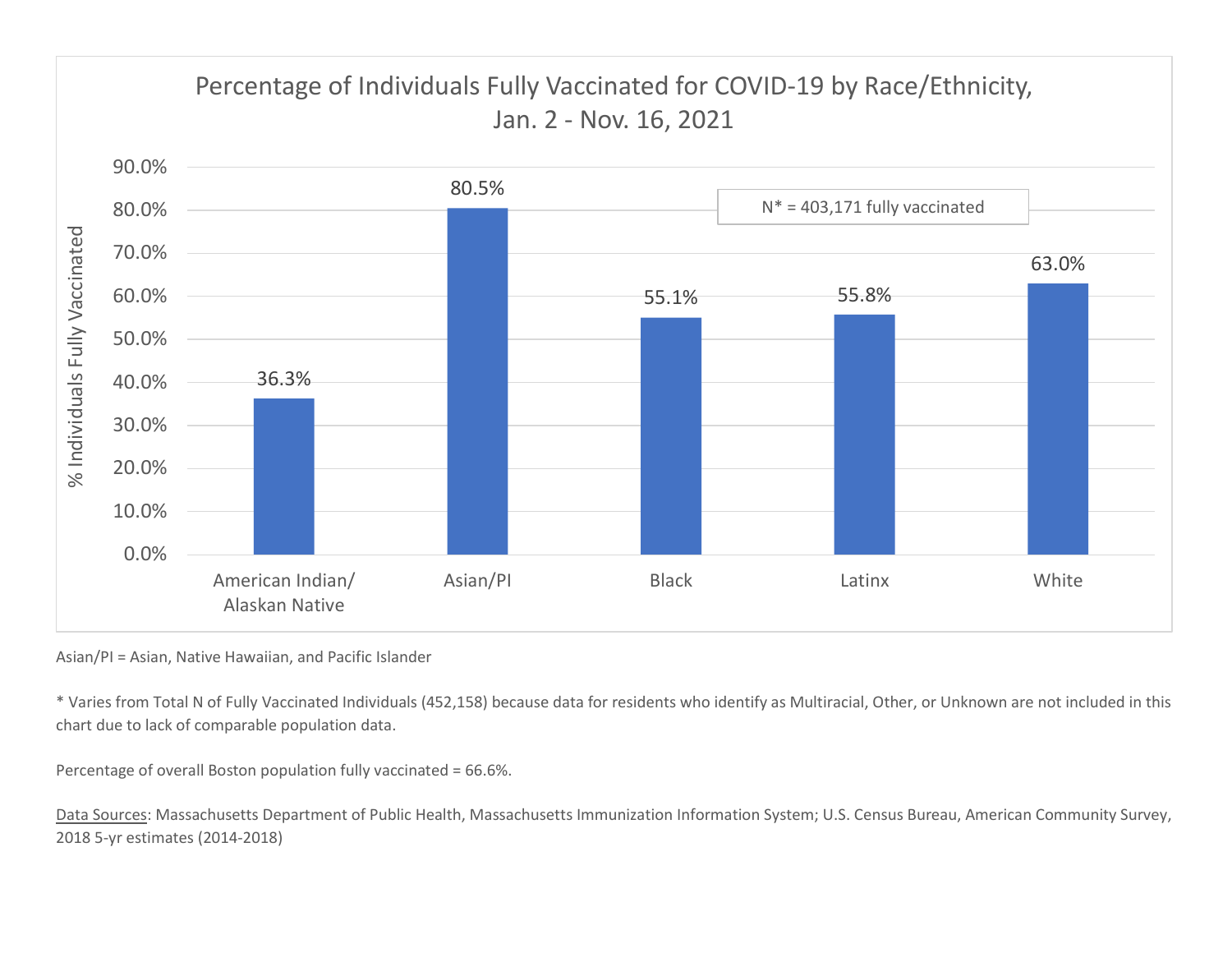

BB/BH/DT/NE/WE = Back Bay/Beacon Hill/Downtown/North End/West End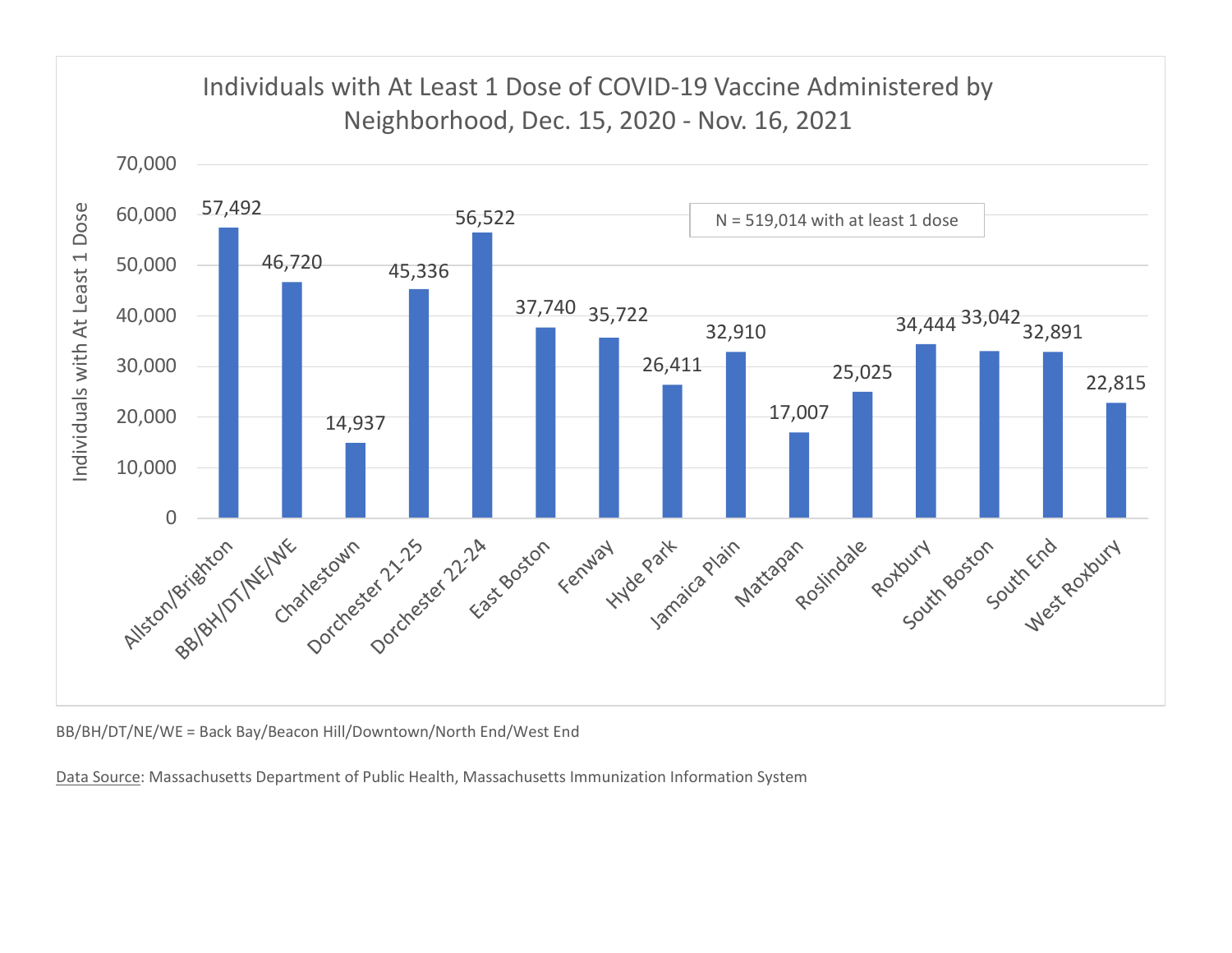

BB/BH/DT/NE/WE = Back Bay/Beacon Hill/Downtown/North End/West End

Percentage of overall Boston population with at least 1 dose = 76.4%.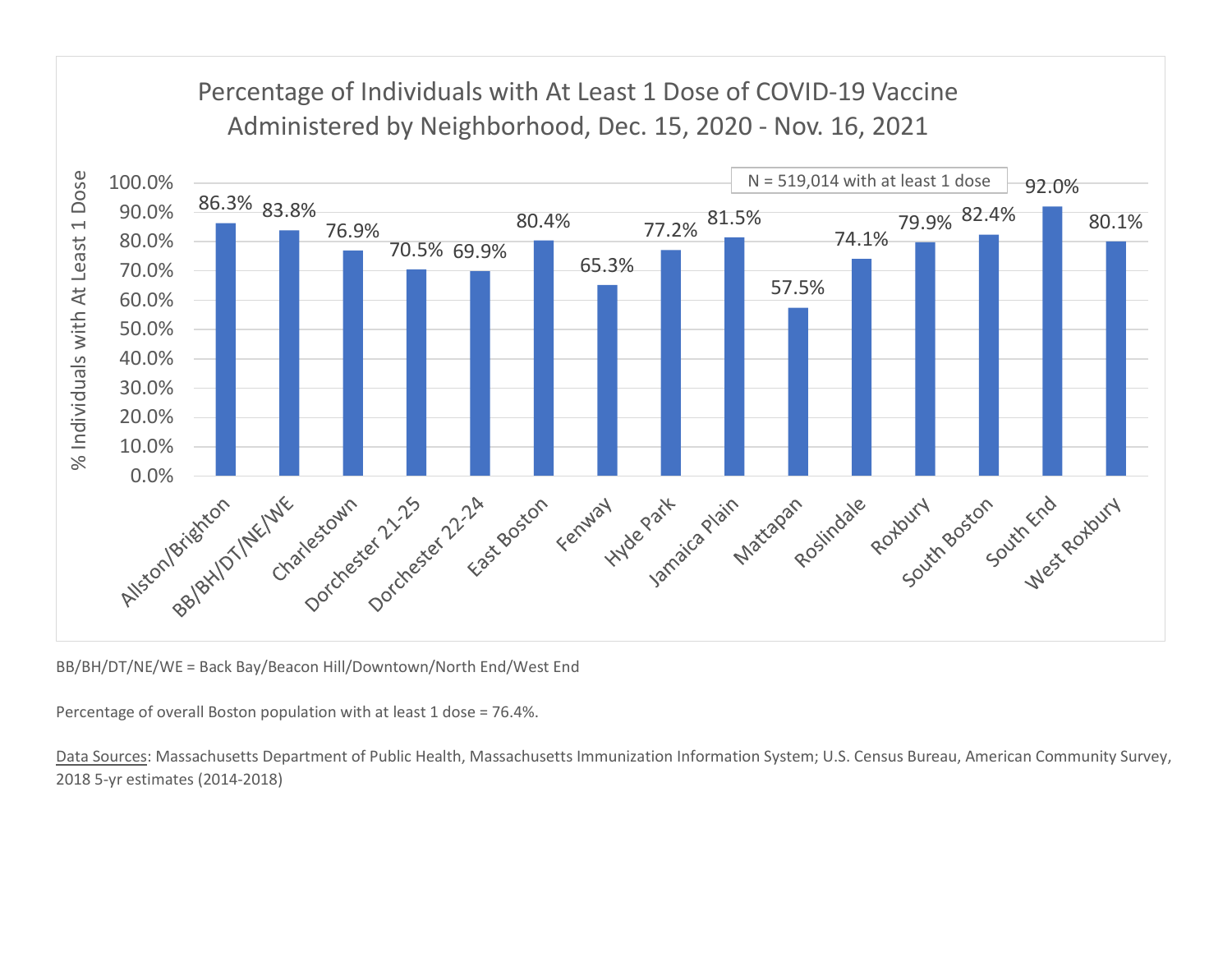

BB/BH/DT/NE/WE = Back Bay/Beacon Hill/Downtown/North End/West End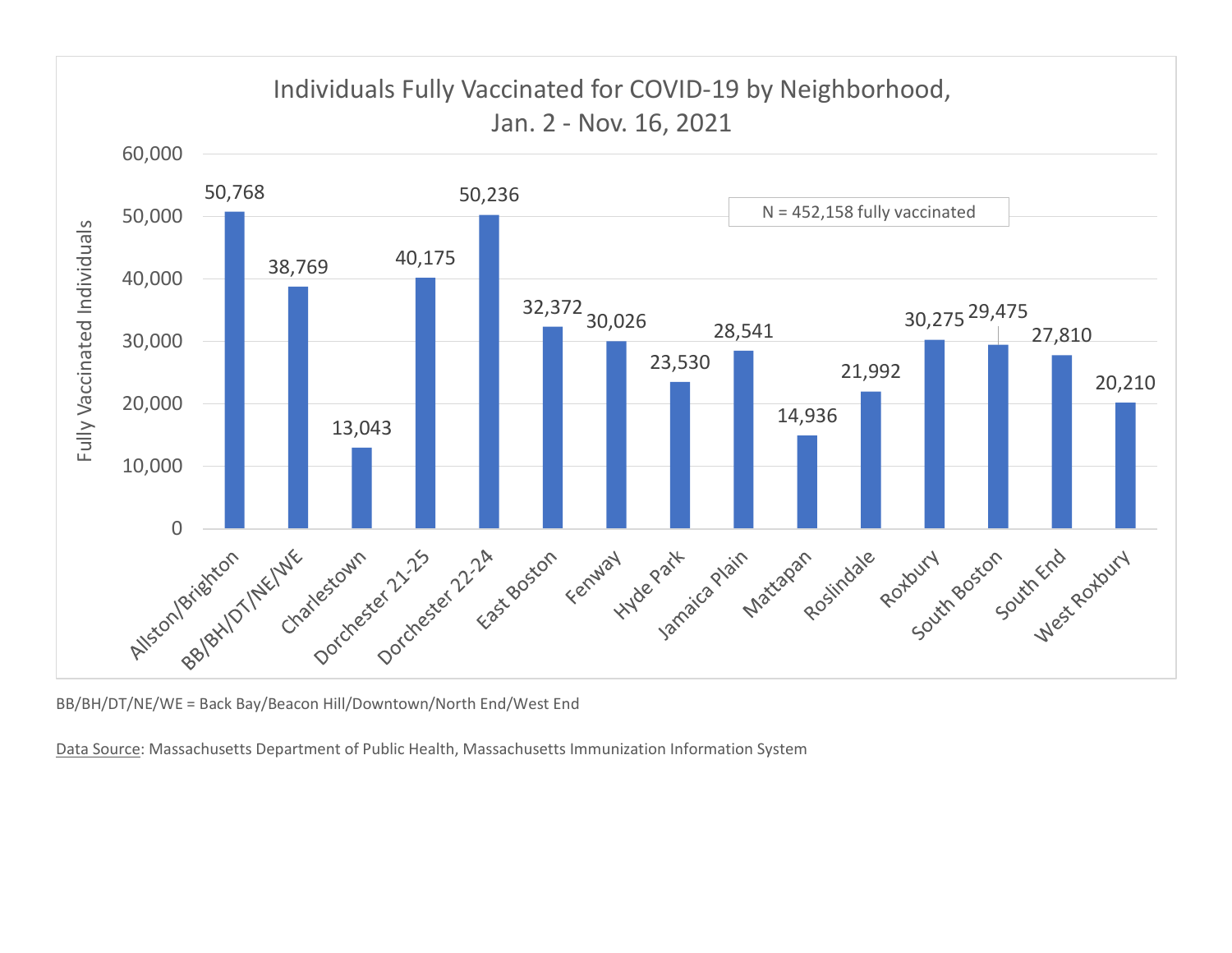

BB/BH/DT/NE/WE = Back Bay/Beacon Hill/Downtown/North End/West End

Percentage of overall Boston population fully vaccinated = 66.6%.